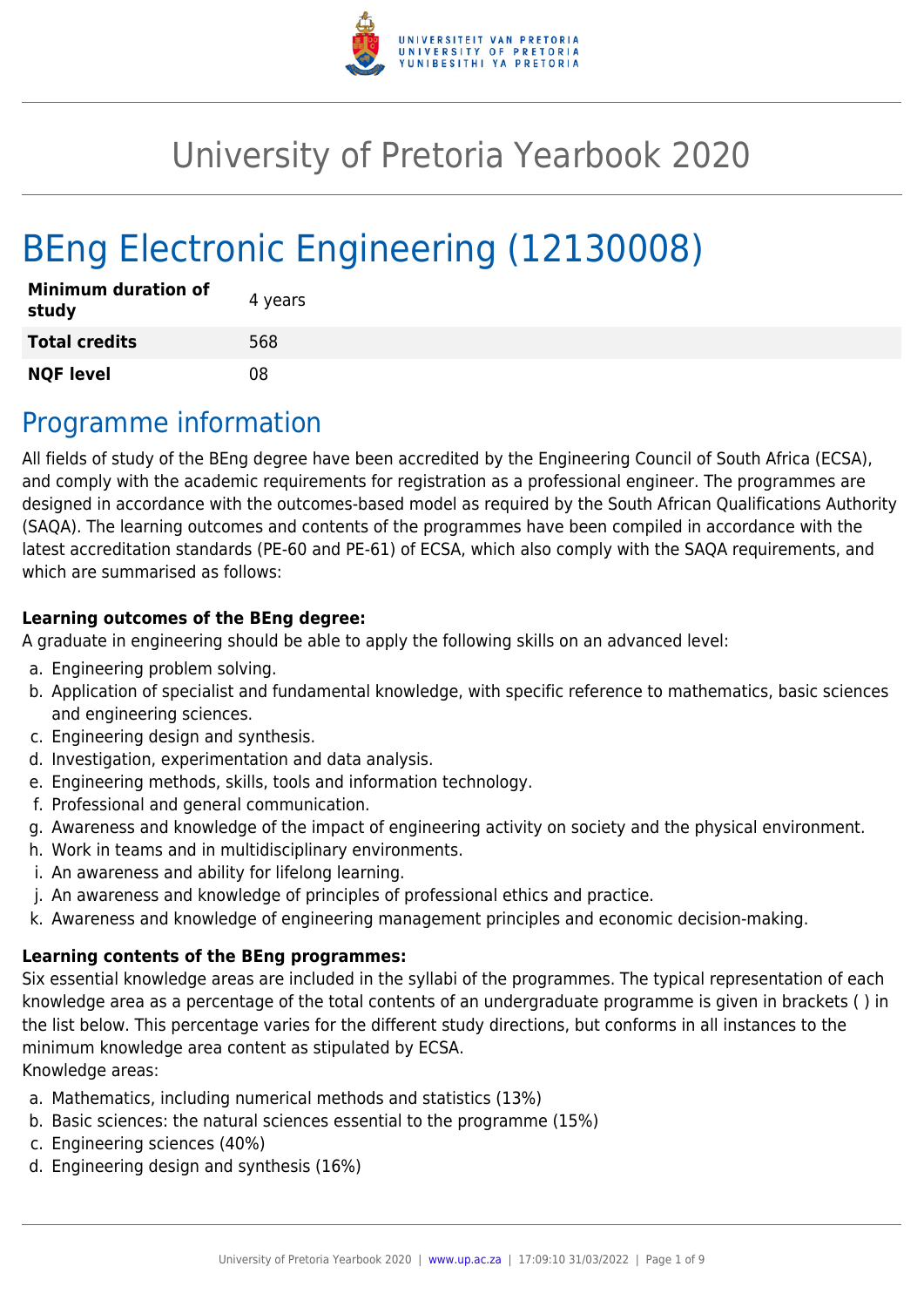

- e. Computing and information technology (5%)
- f. Complementary studies: communication, economy, management, innovation, environmental impact, ethics, engineering practice (11%).

# Admission requirements

- The following persons will be considered for admission: candidates who are in possession of a certificate that is deemed by the University to be equivalent to the required Grade 12 certificate with university endorsement; candidates who are graduates from another tertiary institution or have been granted the status of a graduate of such an institution; and candidates who are graduates of another faculty at the University of Pretoria.
- Life Orientation is excluded when calculating the APS.
- Grade 11 results are used in the conditional admission of prospective students.
- A valid qualification with admission to degree studies is required.
- Minimum subject and achievement requirements, as set out below, are required.
- Conditional admission to the four-year programmes in the School of Engineering is only guaranteed if a prospective student complies with ALL the requirements below.
- Note: Candidates who do not comply with the minimum requirements, set out above, but who have obtained a minimum APS of 30, an achievement level of 5 for English, 6 for Mathematics and 5 for Physical Science, will be considered for conditional admission to either the four-year programme or the ENGAGE programme based on the results of the NBT.
- Admission to ENGAGE in the School of Engineering will be determined by the results of the NBT, NSC results, an achievement level of 5 in Mathematics and 5 in Physical Science, as well as an achievement level of 5 in English, together with an APS of 30.
- Students may apply directly to be considered for the ENGAGE programme.
- Tuition will be presented in English only.

| <b>Achievement level</b><br><b>English Home</b><br>Language or | <b>Minimum requirements</b> |         |                    |         |                         |    |
|----------------------------------------------------------------|-----------------------------|---------|--------------------|---------|-------------------------|----|
| <b>English First</b><br><b>Additional</b><br>Language          |                             |         | <b>Mathematics</b> |         | <b>Physical Science</b> |    |
| NSC/IEB                                                        | AS Level                    | NSC/IEB | AS Level           | NSC/IEB | AS<br>Level             |    |
| 5                                                              |                             | 6       | B                  | 6       | В                       | 35 |

\* Cambridge A level candidates who obtained at least a D in the required subjects, will be considered for admission. International Baccalaureate (IB) HL candidates who obtained at least a 4 in the required subjects, will be considered for admission.

| <b>Achievement level</b><br><b>English Home</b>                      |          | <b>ENGAGE Programme minimum requirements</b> |          |                         |             |            |
|----------------------------------------------------------------------|----------|----------------------------------------------|----------|-------------------------|-------------|------------|
| Language or<br><b>English First</b><br><b>Additional</b><br>Language |          | <b>Mathematics</b>                           |          | <b>Physical Science</b> |             | <b>APS</b> |
| NSC/IEB                                                              | AS Level | NSC/IEB                                      | AS Level | NSC/IEB                 | AS<br>Level |            |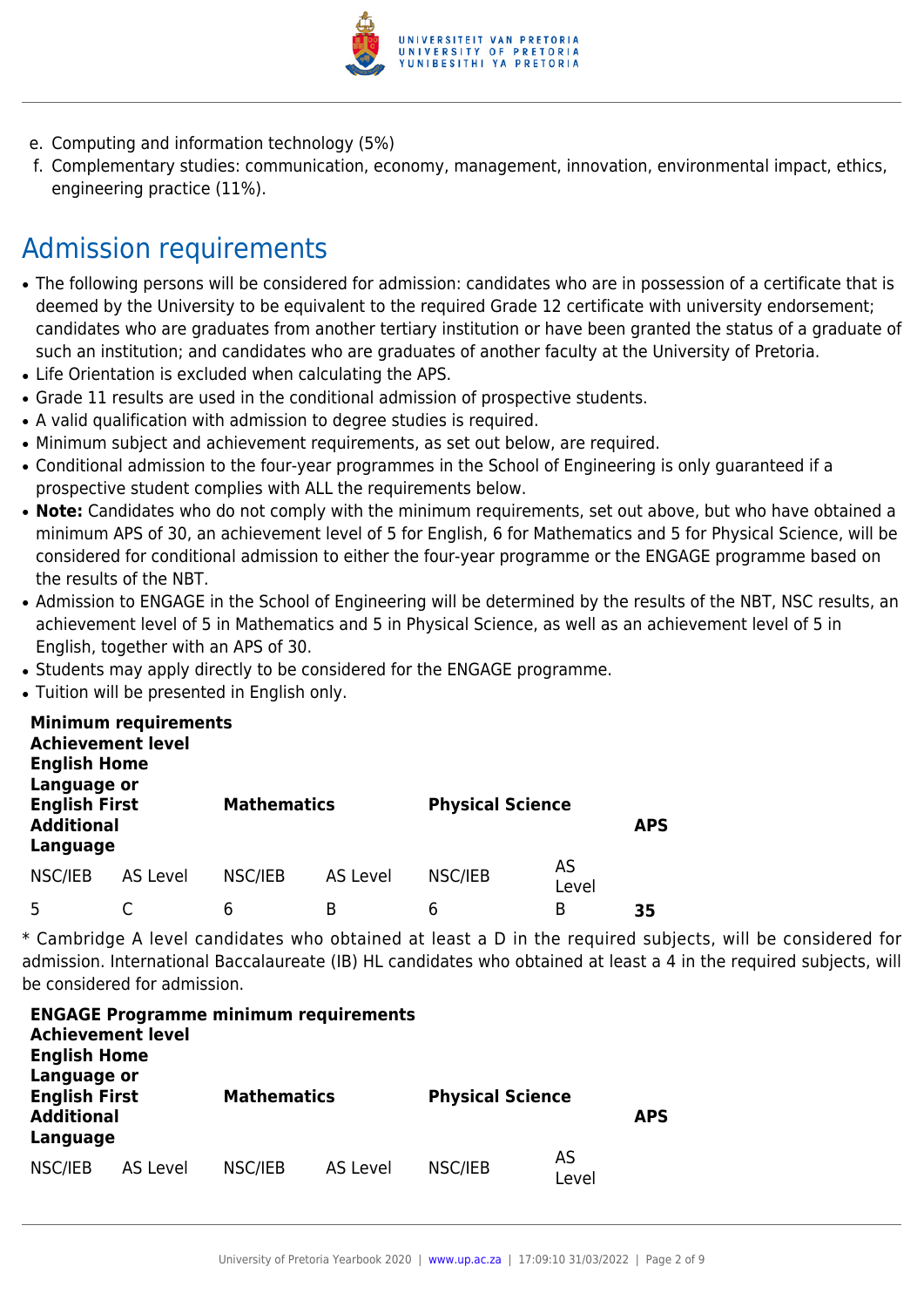

#### 5 C 5 C 5 C **30**

## Other programme-specific information

With a few exceptions, most modules offered at the School of Engineering are semester modules having credit values of either 8 or 16.

A student may be permitted by the Dean, on recommendation of the relevant head of department, to register for an equivalent module in an alternate semester, although the module is normally offered to the student's group in another semester, and providing that no timetable clashes occur.

#### **Please note:**

- 1. All students are required to successfully complete JCP 203, Community-based project 203, as part of the requirements for the BEng degree. A student may register for the module during any of the years of study of the programme, but preferably not during the first or the final year of study.
- 2. Students registered for Chemical Engineering who have passed CBI 311 or CBI 410, receive credit for CBI 310.
- 3. Mechanical Engineering: For the Aeronautical Option, the themes of both the Design and the Project must be aeronautical-related.
- 4. Offering of electives depends on the availability of resources and industry support.

### Promotion to next study year

#### **Promotion to the second semester of the first year and to the second year of study (Eng. 14)**

- a. A new first-year student who has failed in all the prescribed modules of the programme at the end of the first semester, is excluded from studies in the School of Engineering. A student who is registered for the Engineering Augmented Degree Programme and has passed only 8 credits will also be excluded.
- b. A student who complies with all the requirements of the first year of study, is promoted to the second year of study.
- c. A student who has not passed at least 70% of the credits of the first year of study after the November examinations, must reapply for admission should he/she intend to proceed with his/her studies. Application on the prescribed form must be submitted to the Student Administration of the School of Engineering not later than 11 January. Late applications will be accepted only in exceptional circumstances after approval by the Dean. Should first-year students be readmitted, conditions of readmission will be determined by the Admissions Committee.
- d. Students who have not passed all the prescribed modules at first year level (level 100), as well as students who are readmitted in terms of Faculty Regulations must register for the outstanding first-year level (level-100) modules.
- e. A student who is repeating his or her first year, may, on recommendation of the relevant heads of department and with the approval of the Dean, be permitted to enroll for modules of the second-year of study in addition to the first-year modules which he or she failed, providing that he or she complies with the prerequisites for the second-year modules and no timetable clashes occur. Students on the ENGAGE programme may, following the same procedure, be permitted to enrol for level-200 modules in addition to the level-100 modules which he/she failed providing that he/she complies with the prerequisites for the modules at 200-level and no timetable clashes occur. On recommendation of the relevant head of department and with special permission from the Dean, permission may be granted to exceed the prescribed number of credits. The total number of credits which may be approved may not exceed the normal number of credits per semester by more than 16 credits.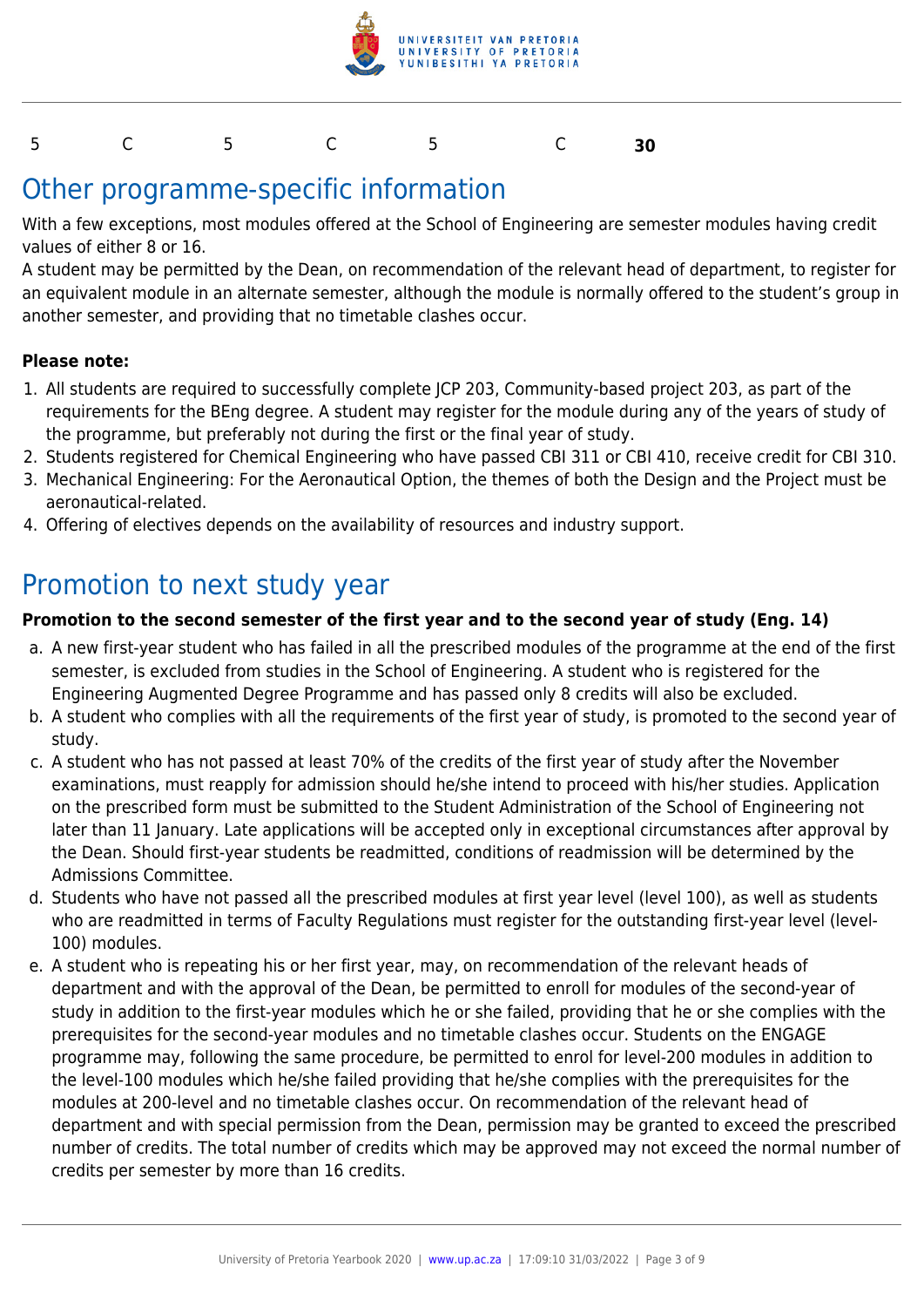

f. Students in Computer, Electrical and Electronic Engineering, who fail a first-year module for the second time, forfeit the privilege of registering for any modules of an advanced year of study.

#### **Please note:**

- i. From the second year of study each student should be in possession of an approved calculator. It is assumed that each student will have easy access to a laptop computer.
- ii. Students who intend transferring to Mining Engineering, must familiarise themselves with the stipulations set out in the syllabi of PWP 121 Workshop practice 121.

**Promotion to the third year of study of the Four-year Programme, as well as to the third and the fourth years of study of the ENGAGE Programme. In case of the fourth year of study of the ENGAGE Programme, the words "first", "second" and "third" must be substituted with the words "second", "third" and "fourth" respectively. (Eng. 15)**

- a. A student who complies with all the requirements of the second year of study, is promoted to the third year of study.
- b. A student must pass all the prescribed modules at first year level (level 100) before he or she is admitted to any module at third year level (level 300).
- c. A student who is repeating his or her second year must register for all the second-year modules still outstanding. Such a student may, on recommendation of the relevant head of department and with the approval of the Dean, be permitted to enroll for modules of the third year of study in addition to the secondyear modules which he or she failed, providing that he or she complies with the prerequisites for the thirdyear modules and no timetable clashes occur. On recommendation of the relevant head of department, and with special permission from the Dean, permission may be granted to exceed the prescribed number of credits. The total number of credits which may be approved may not exceed the normal number of credits per semester by more than 16 credits.
- d. Students in Computer, Electrical and Electronic Engineering who fail a second-year module for the second time forfeit the privilege of registering for any modules of the third year of study.
- e. Students who intend transferring to Mining Engineering must familiarise themselves with the stipulations set out in the syllabi of PWP 120 Workshop practice 120, as well as PPY 317 Practical training 317.

#### **Promotion to the fourth year of study of the Four-year Programme, as well as to the fifth year of study of the ENGAGE Programme. In case of the fifth year of study of the ENGAGE Programme, the words "second", "third" and "fourth" must be substituted with the words "third", "fourth" and "fifth" respectively. (Eng. 16)**

- a. A student who complies with all the requirements of the third year of study is promoted to the fourth year of study. A student who does not comply with all the requirements but who is able to register for all outstanding modules in order to complete the degree programme, may at registration be promoted to the fourth year of study.
- b. A student must pass all the prescribed modules of the second year of study, before he or she is admitted to any module of the fourth year of study.
- c. A student who has not passed all the prescribed modules of the third year of study, must register for the outstanding modules. A student may be admitted by the Dean, on the recommendation of the relevant head of department, to modules of the fourth year of study, in addition to the outstanding third-year modules, provided that he or she complies with the prerequisites of the fourth-year modules and no timetable clashes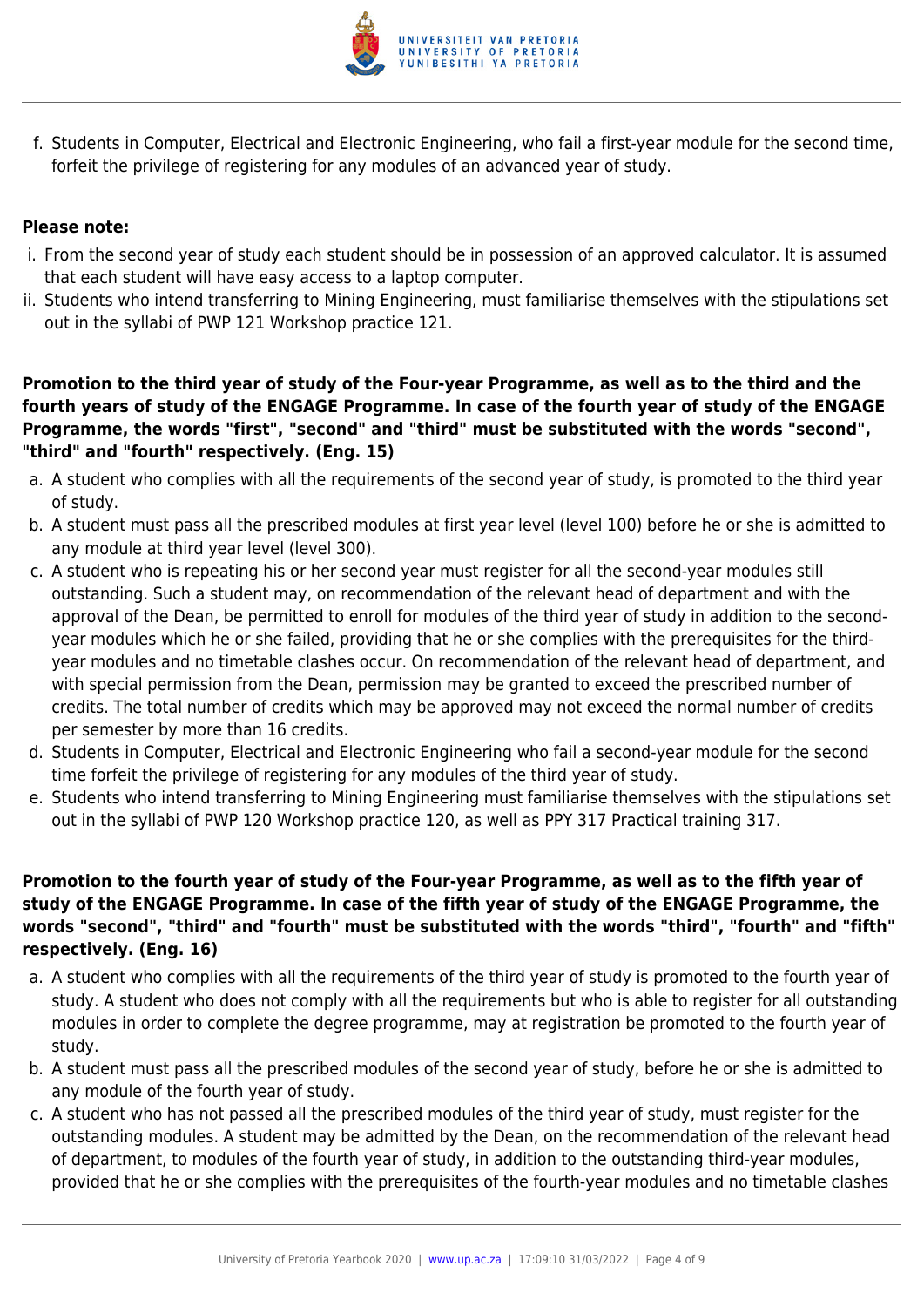

occur. The total number of credits per semester for which a student registers may not exceed the normal number of credits per semester by more than 16 credits. In exceptional cases, the Dean may, on recommendation of the relevant head of department, permit a student to exceed the above limit.

d. Students in Computer, Electrical and Electronic Engineering who fail a third-year module for the second time, forfeit the privilege of registering for any modules of the fourth year of study.

# Pass with distinction

- a. A student graduates with distinction if:
- i. no module of the third or fourth year of study of the four year programme or of the fourth or fifth year of the ENGAGE programme was repeated and a weighted average of at least 75% was obtained in one year in all the modules of the final year of study; and
- ii. the degree programme was completed within the prescribed four years for the four year programme and within the prescribed five years of the ENGAGE programme.
- b. Exceptional cases to the above will be considered by the Dean.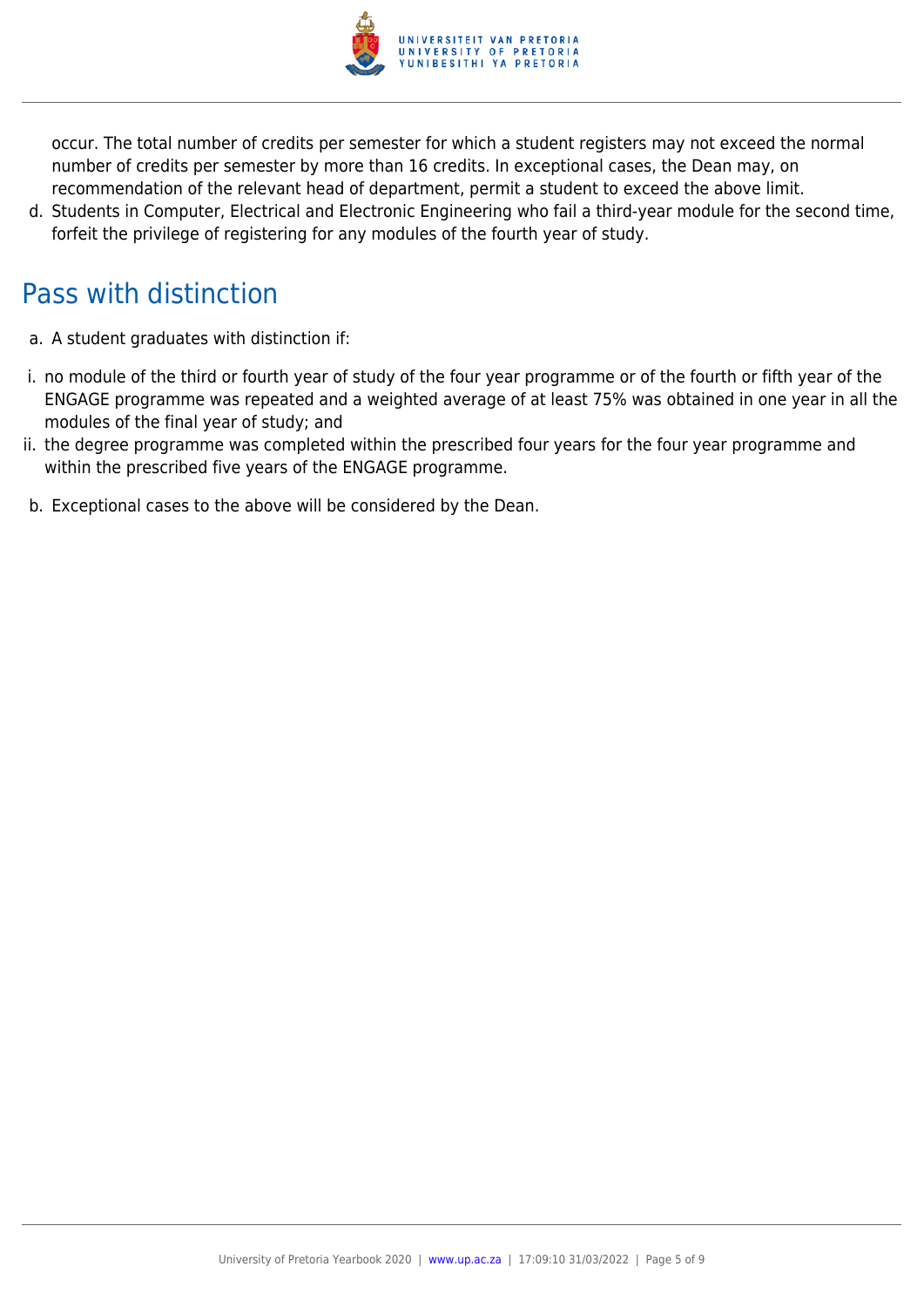

## Curriculum: Year 1

#### **Minimum credits: 144**

### **Fundamental modules**

[Academic orientation 112](https://www.up.ac.za/yearbooks/2020/modules/view/UPO 112) (UPO 112) - Credits: 0.00

### **Core modules**

[General chemistry 171](https://www.up.ac.za/yearbooks/2020/modules/view/CHM 171) (CHM 171) - Credits: 16.00 [Electricity and electronics 122](https://www.up.ac.za/yearbooks/2020/modules/view/EBN 122) (EBN 122) - Credits: 16.00 [Physics 176](https://www.up.ac.za/yearbooks/2020/modules/view/FSK 176) (FSK 176) - Credits: 16.00 [Humanities and social sciences 110](https://www.up.ac.za/yearbooks/2020/modules/view/HAS 110) (HAS 110) - Credits: 8.00 [Humanities and social sciences 120](https://www.up.ac.za/yearbooks/2020/modules/view/HAS 120) (HAS 120) - Credits: 8.00 [Graphical communication 110](https://www.up.ac.za/yearbooks/2020/modules/view/MGC 110) (MGC 110) - Credits: 16.00 [Materials science 113](https://www.up.ac.za/yearbooks/2020/modules/view/NMC 113) (NMC 113) - Credits: 16.00 [Mechanics 122](https://www.up.ac.za/yearbooks/2020/modules/view/SWK 122) (SWK 122) - Credits: 16.00 [Calculus 158](https://www.up.ac.za/yearbooks/2020/modules/view/WTW 158) (WTW 158) - Credits: 16.00 [Mathematics 164](https://www.up.ac.za/yearbooks/2020/modules/view/WTW 164) (WTW 164) - Credits: 16.00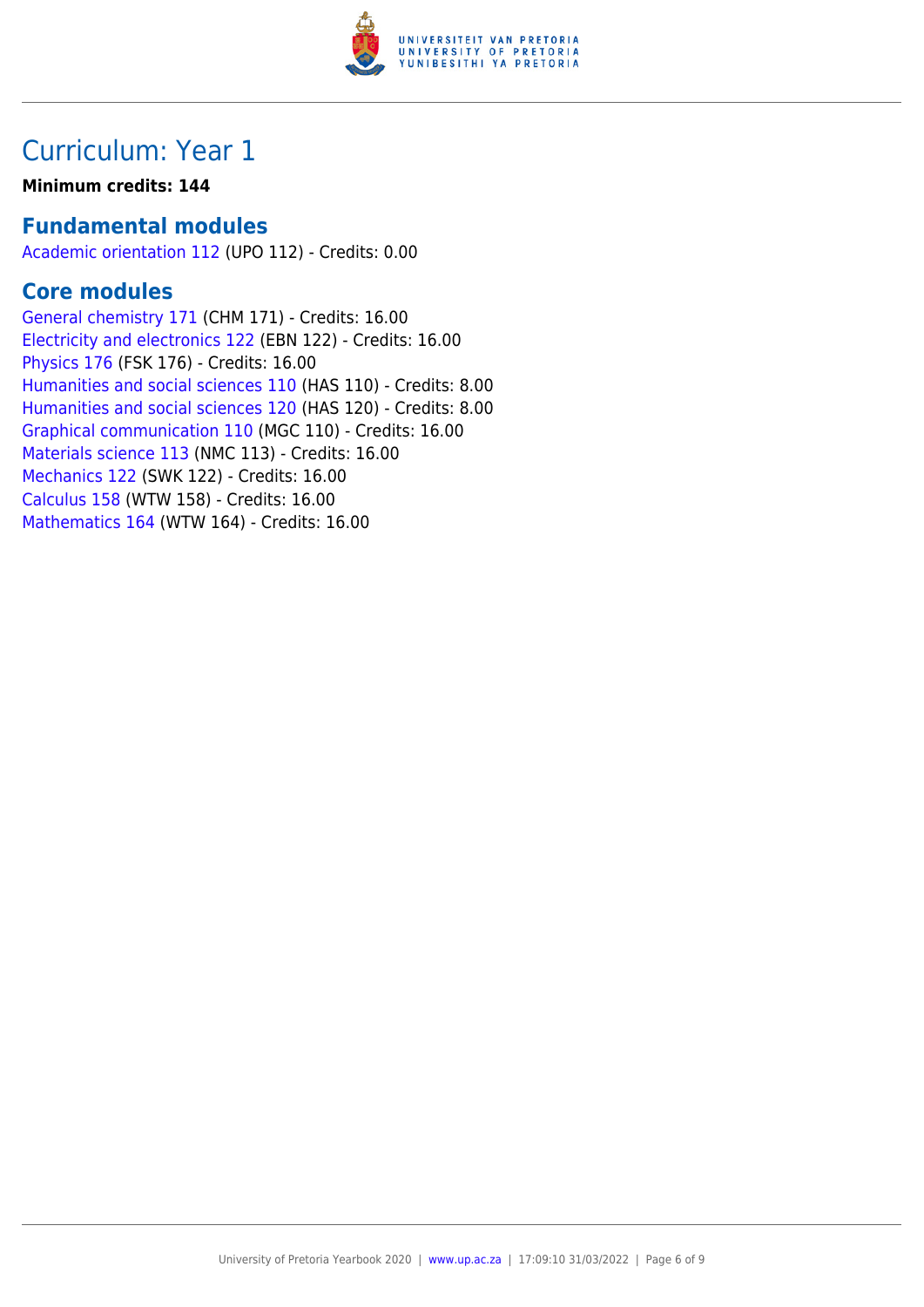

## Curriculum: Year 2

#### **Minimum credits: 148**

### **Core modules**

[Engineering statistics 220](https://www.up.ac.za/yearbooks/2020/modules/view/BES 220) (BES 220) - Credits: 8.00 [Imperative programming 132](https://www.up.ac.za/yearbooks/2020/modules/view/COS 132) (COS 132) - Credits: 16.00 [Electrical engineering 211](https://www.up.ac.za/yearbooks/2020/modules/view/EIR 211) (EIR 211) - Credits: 16.00 [Professional and technical communication 210](https://www.up.ac.za/yearbooks/2020/modules/view/EJJ 210) (EJJ 210) - Credits: 8.00 [Linear systems 220](https://www.up.ac.za/yearbooks/2020/modules/view/ELI 220) (ELI 220) - Credits: 16.00 [Introduction to programming and computer simulations 101](https://www.up.ac.za/yearbooks/2020/modules/view/EMR 101) (EMR 101) - Credits: 4.00 [Digital systems 220](https://www.up.ac.za/yearbooks/2020/modules/view/ERS 220) (ERS 220) - Credits: 16.00 [Community-based project 203](https://www.up.ac.za/yearbooks/2020/modules/view/JCP 203) (JCP 203) - Credits: 8.00 [Dynamics 210](https://www.up.ac.za/yearbooks/2020/modules/view/MSD 210) (MSD 210) - Credits: 16.00 [Mathematics 238](https://www.up.ac.za/yearbooks/2020/modules/view/WTW 238) (WTW 238) - Credits: 16.00 [Differential equations 256](https://www.up.ac.za/yearbooks/2020/modules/view/WTW 256) (WTW 256) - Credits: 8.00 [Calculus 258](https://www.up.ac.za/yearbooks/2020/modules/view/WTW 258) (WTW 258) - Credits: 8.00 [Numerical methods 263](https://www.up.ac.za/yearbooks/2020/modules/view/WTW 263) (WTW 263) - Credits: 8.00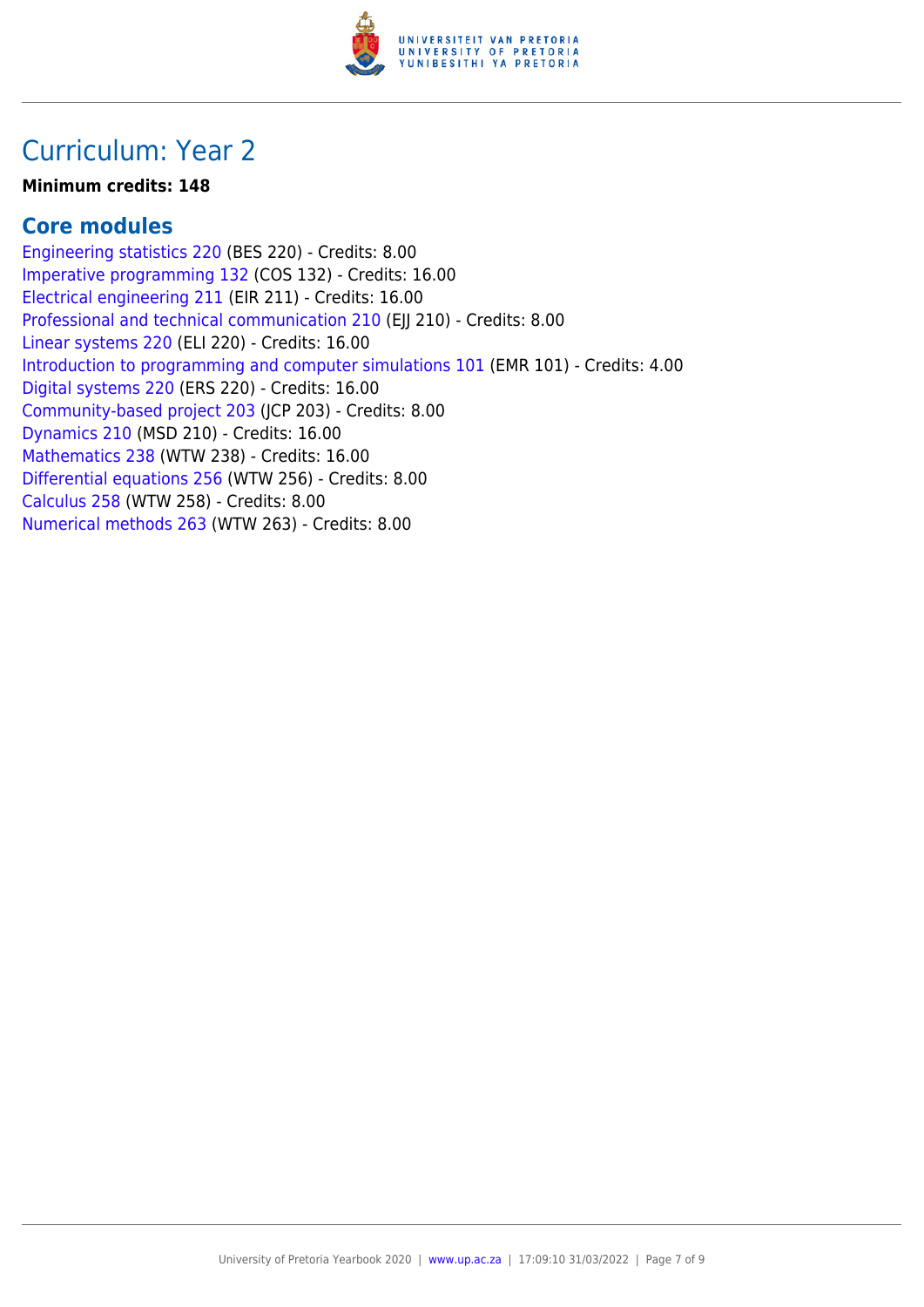

## Curriculum: Year 3

#### **Minimum credits: 144**

### **Core modules**

[Engineering management 310](https://www.up.ac.za/yearbooks/2020/modules/view/BSS 310) (BSS 310) - Credits: 8.00 [Control systems 320](https://www.up.ac.za/yearbooks/2020/modules/view/EBB 320) (EBB 320) - Credits: 16.00 [Electronic engineering design 320](https://www.up.ac.za/yearbooks/2020/modules/view/ELO 320) (ELO 320) - Credits: 16.00 [Microprocessors 310](https://www.up.ac.za/yearbooks/2020/modules/view/EMK 310) (EMK 310) - Credits: 16.00 [Modulation systems 310](https://www.up.ac.za/yearbooks/2020/modules/view/EMS 310) (EMS 310) - Credits: 16.00 [Electromagnetism 310](https://www.up.ac.za/yearbooks/2020/modules/view/EMZ 310) (EMZ 310) - Credits: 16.00 [Microwaves and antennas 320](https://www.up.ac.za/yearbooks/2020/modules/view/EMZ 320) (EMZ 320) - Credits: 16.00 [Analogue electronics 310](https://www.up.ac.za/yearbooks/2020/modules/view/ENE 310) (ENE 310) - Credits: 16.00 [Stochastic communications systems 320](https://www.up.ac.za/yearbooks/2020/modules/view/ESC 320) (ESC 320) - Credits: 16.00 [Engineering activity and group work 320](https://www.up.ac.za/yearbooks/2020/modules/view/MIA 320) (MIA 320) - Credits: 8.00